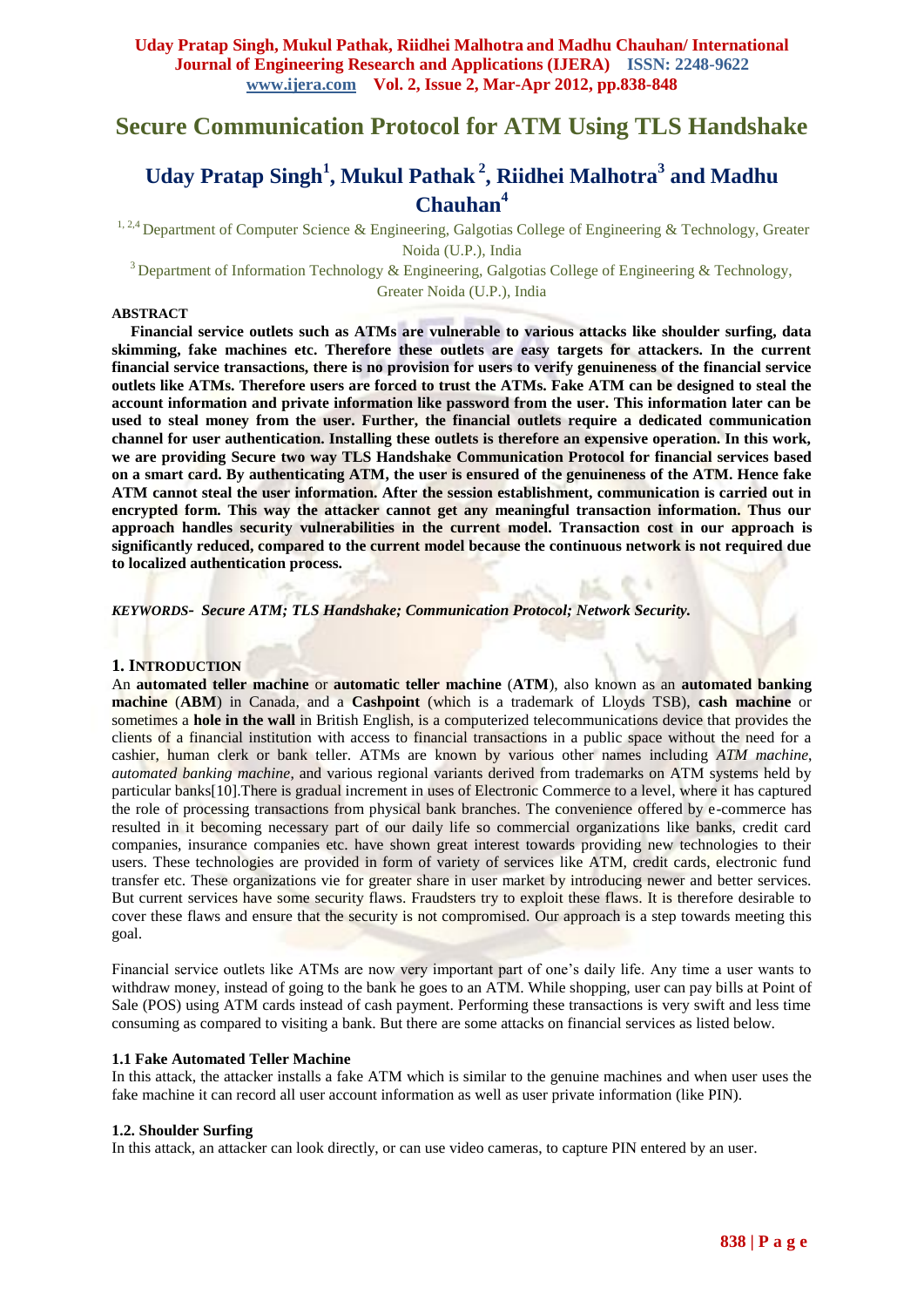#### . **1.3 Skimming Devices**

An invader can record data from magnetic strip of ATM cards by using skimming devices. These devices can be clamped together with card reader of ATM and can record data of multiple (∼200) ATM cards. These devices are often used by attackers, at point of sale (POS) in shops or restaurants, where cards are handled by staff.

## **1.4 Fake Keypad Overlay Attack**

In this kind of attack, the attacker places fake keypad overlay over a genuine keypad. The fake keypad overlay is transparent and cannot be detected easily by naked eye. The fake overlay then stores pressed keypad buttons with time. This information can be used to compromise PIN.

## **2. Why Smartcard?**

A **smart card**, **chip card**, or **integrated circuit card** (**ICC**), is any pocket-sized card with embedded integrated circuits. Smart cards can provide identification, authentication, data storage and application processing. Smart cards improve the convenience and security of transactions. They provide tamper-proof storage of user and account identity. Smart card systems have proven to be more reliable than other machine-readable cards, like magnetic strip. They protect against a full range of security threats, from careless storage of user pass-words to sophisticated system hacks. Smart cards are chosen for applications with security concerns, due to their small size, data storage capability and processing abilities.

Smart cards which we are using an operating system (OS). This OS supports security mechanisms like encryption, decryption, authentication, session key establishment etc. based on both symmetric and asymmetric key algorithms. It also supports various file and data access mechanisms.

Since a smart card provides for mutual authentication mechanism, in our financial service system, the users do not have to trust the financial outlets. The smart card can check the authenticity of outlets. Smart cards also allow various measures to provide access and security control for application data. Hence transaction information can also be stored on smart card without losing the aspects of security. In our approach, financial outlets do not have to contact bank database server for each transaction performed on ATM. This reduces dedicated network cost, which in turn reduces the transaction cost. Smart cards also provide session key establishment facility to provide data confidentiality. Data transferred between smart card and financial outlet can be encrypted by session key. Even where an attacker captures this data, he cannot use it for forgery. Figure 1 illustrates structure and packaging of smart card.[15]



# **3. RELATED WORK**

Han et al.[10] came up with hybrid concept of Biometrics based authentication scheme for ATM like banking applications. They proposed two level authentication process, first level based on PKI and second level authentication based on biometrics like fingerprint or iris matching. In this model, authentic biometric reference data is stored on a database server of the bank. Therefore, this model requires a dedicated network and secure channel between ATM and database server to retrieve reference biometric information and to match biometric data. Further, biometric devices are expensive to deploy, the size of biometric data exchanged between the ATM and server is large causing the operations such as transfer of data, encryption, processing etc. to be resource expensive, thereby increasing the cost of transaction. Jhunjhunwala [4] proposed a design of low-cost ATM for deployment in rural areas. Further, their ATM, known as Gram teller does not need personal information and magnetic stripe cards, but uses smart cards and biometrics based on fingerprints. Gram teller is connected to a PC with internet access. It communicates with bank database server through this PC. Installation cost in this model is very low. However, it suffers from security vulnerabilities and unreliable network connection. Around the world, financial corporation"s (like Visa, MasterCard, Discover, and American Express) have rolled out smart cards under the EMV (Europe, MasterCard, VISA) standard [9]. The majority of implementations of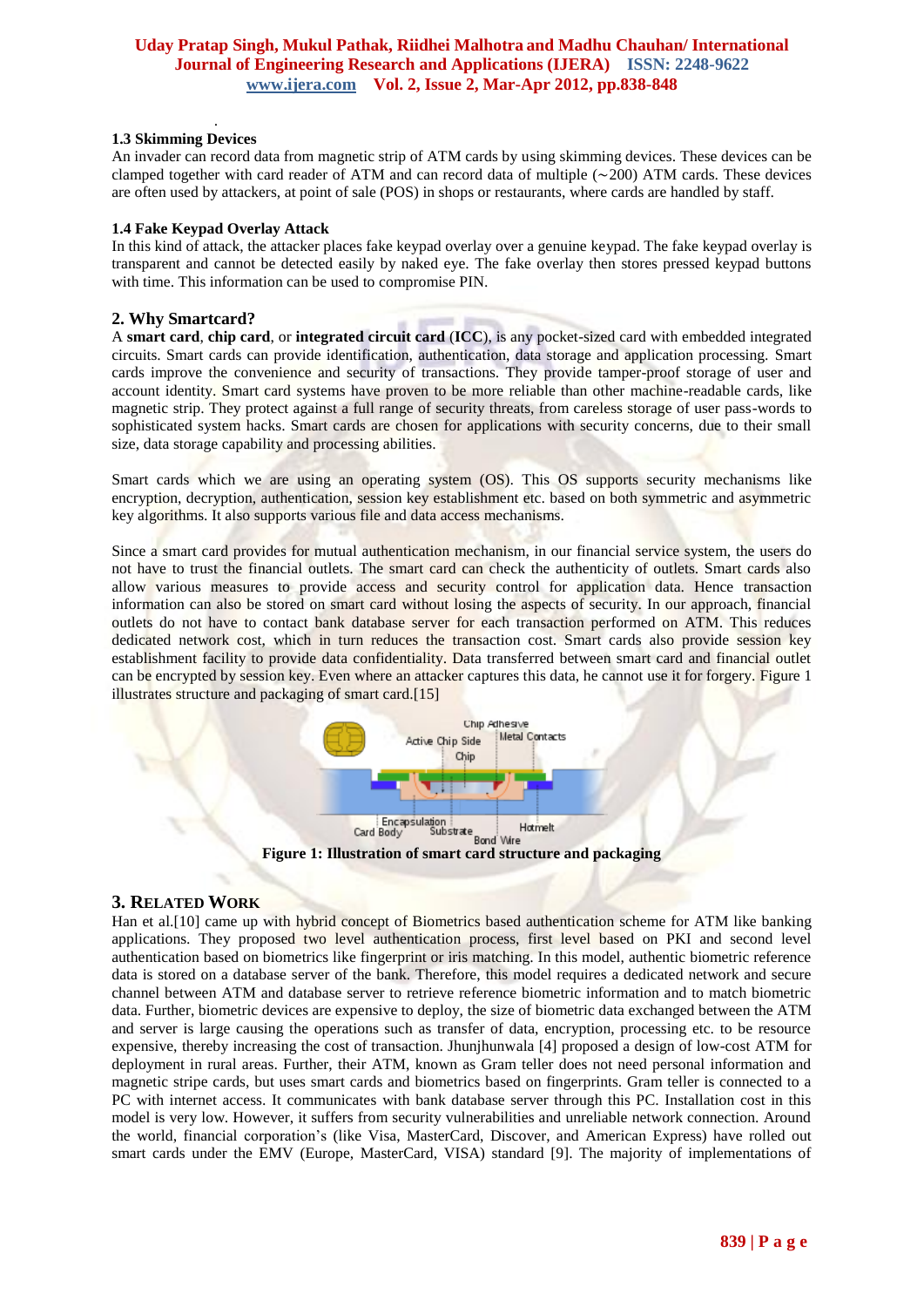EMV cards and terminals confirm the identity of the cardholder by requiring the entry of a PIN.EMV standards implement only some of the commands defined in ISO/IEC 7816-4 standard.

Moona et. al. [3] proposed a solution which uses mobile devices (like mobile phones or laptops) of user to communicate with ATM machine. This model does not require I/O console or keypad. It also eliminates the need of dedicated network as transaction records can be stored on mobile devices. Since keypads or I/O console are not used, their approach eliminates the possibility of fake keypad overlay attack, or use of skimming devices. This solution reduces infrastructure and transaction cost significantly.

Munjal et. al. [8, 1] proposed a new financial service model to overcome various drawbacks in the current model. Smart cards are used to provide secure storage for data, which protect data from unauthorized writing and reading. In this model, new secure protocol for communication between ATM and smart card is proposed based on PKI. This model removes need of dedicated network and reduces transaction cost. The paper work we have done is mainly based on the work of Munjal et. al.

The concept of public key cryptography was proposed by Whitfield Diffie and Martin Hellman [7]. They established the necessity of asymmetric key cryptography for sharing a secret key over an insecure communication channel in their Diffie-Hellman key exchange protocol. Several public key cryptographic algorithms like RSA, elliptic curve cryptography(ECC) were developed subsequently to meet the requirements of public key cryptosystems. The concept of public-key-infrastructure (PKI) was introduced to address the security drawbacks present in the key management process of a public key cryptosystem by means of digital certificates to assure the genuineness of a user"s public key. A smart card can be used by a user to perform PKI related tasks and used to keep the private key secret.

## **4. Layered Architecture**

As described earlier, there are various shortcomings in current financial service model. In our paper, we know the Deployment Scenario [13] for financial services that will overcome these shortcomings. We use a smart card in our system to provide security framework. Application uses computation and storage capabilities of a smartcard for secure storage and authentication. The organization of our layered architecture is as shown in figure 2.



**Figure 2: Layered Architecture**

- **Smart Card Layer:** The smart card layer comprises of a smart card that communicates with the application with the help of a device known as "reader". Communication between a smart card and the reader is half-duplex, that is only one side can transmit data at a time. Communication is always initiated by the reader which sends commands to the card. The card then responds with the output for the command. Smart card uses an operating system known as SCOSTA-PKI to provide standard mechanisms of command and data exchange. SCOSTA-PKI is an operating system compliant to ISO standards
- **Smart Card Reader Layer:** Smart card readers are used as communication medium between the smart card and a host (like a computer, a point of sale terminal) or a mobile telephone. Smart card readers are available in two categories: contact smart card readers, contactless smart card readers based on "radio frequency".
- **Command Library Layer:** Command library is a standard C++ library developed for handling smart card interactions, according to SCOSTA specifications (SCOSTA-CL, SCOSTA-PKI).
- **Interface Layer:** Interface layer is the uppermost layer in the layered architecture of our application. It directly communicates with the user of the application. This layer is the software application that implements secure ATM protocol.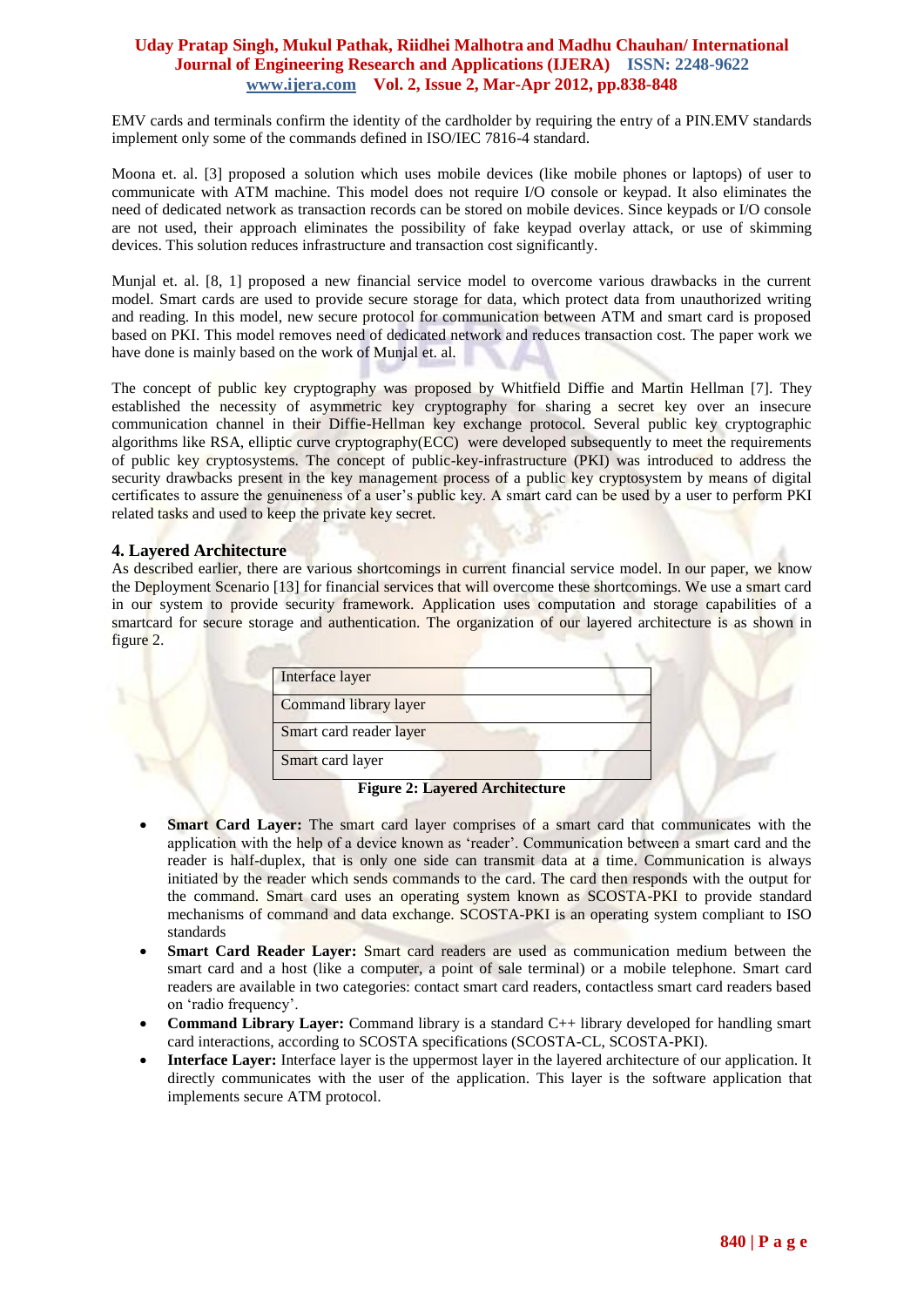# **5. Proposed Work**

## **5.1 Secure Communication Protocol**

We are going to provide secure communication protocol for various deployment scenarios using smart card given on **An Efficient Architecture for Trusted Financial Services in ATM [14]**. There are various protocols to establish mutual authentication and to derive session key between two communicating parties. Some of examples for these protocols are Diffie-Hellman Key Exchange protocol [7], RSA (Public key) based session key establishment protocol, IPSEC protocol, Kerberos, TLS protocol [6] etc.

## **5.1.1 TLS Protocol**

The primary aim of the TLS protocol [6] is to provide data confidentiality and data integrity between two communicating applications. The protocol is composed of two layers- the TLS record protocol and the TLS handshake protocol.

The TLS handshake protocol is used for authentication of client and server and also to negotiate encryption algorithm and cryptographic keys. This TLS handshake protocol provides connection security which has three basic properties.

- The peer"s identity can be established using public key cryptography based authentication.
- The negotiation of a shared secret is secure.
- $\triangleright$  The negotiation is robust.

The TLS handshake protocol is responsible for negotiating the following security parameters for a session.

**Session Identifier:** An arbitrary byte sequence chosen by the server to identify an active or resumable session state.

Peer certificate: X509v3 certificate of the peer.

**Compression method:** The algorithm used to compress data prior to encryption.

**Cipher spec:** Specifies the pseudo-random function (PRF) used to generate keying material, the bulk data encryption algorithm (such as null, AES, etc.) and the MAC algorithm (such as HMAC-SHA1). It also defines cryptographic attributes such as the Mac length.

**Master Secret:** 48-byte secret shared between the client and server. This secret is used to derive session key for confidentiality and integrity.

These security parameters once established, are used by the TLS record protocol for protecting application data.

## **5.2 Message Flow in TLS Handshake Protocol**

Message flow signifies how various cryptographic parameters (known as security parameters) are established during TLS handshake protocol [6], for a session between two communicating parties (Client and Server). These security parameters are used subsequently to provide secure and reliable communication between the client and the server.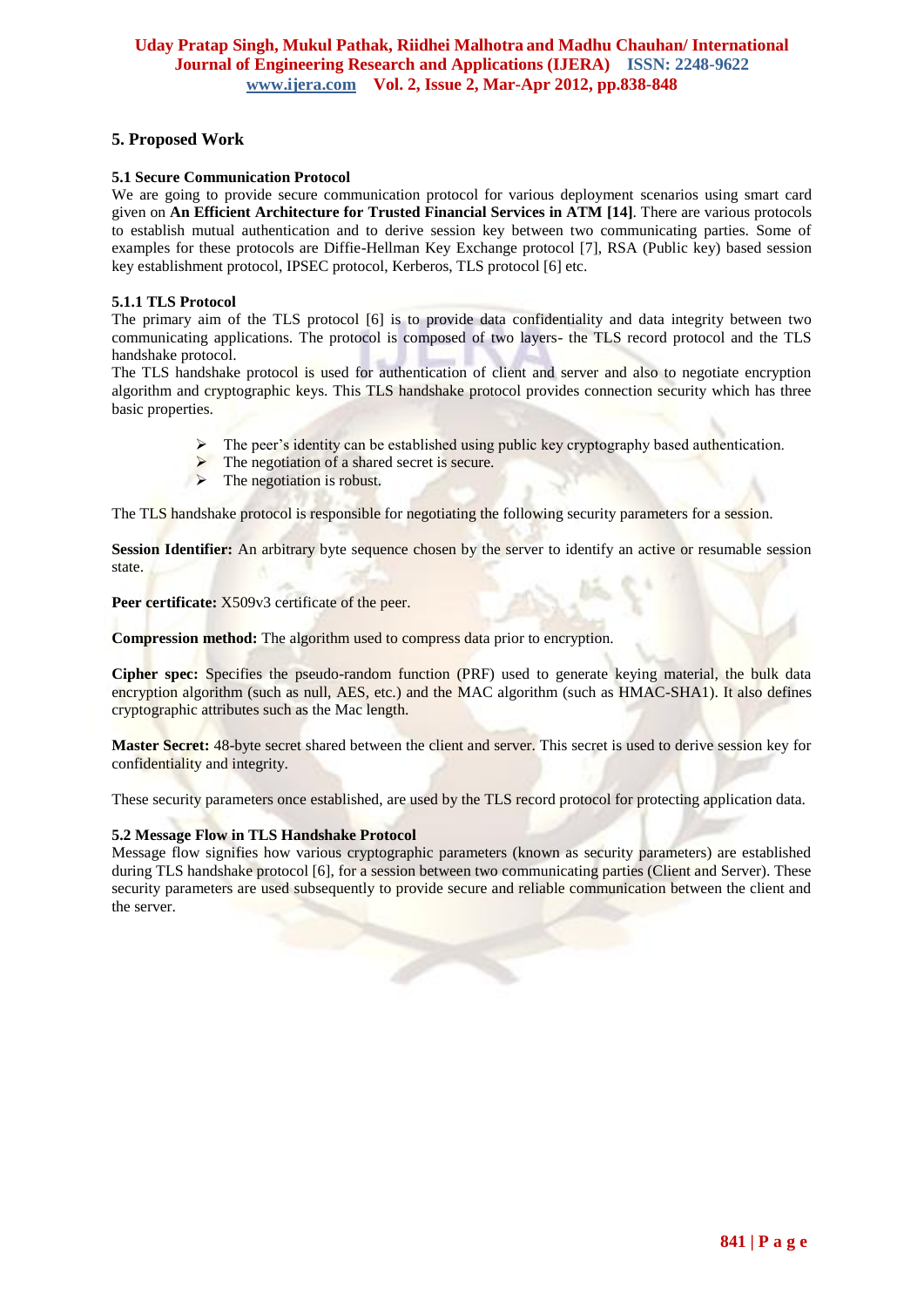

**Figure 3: Message Flow in TLS Handshake Protocol**

List of various cryptographic algorithms (known as CipherSuiteList) like key exchange algorithms, bulk encryption algorithms etc. supported by the client are passed to the server through ClientHello message. In response, the server selects one set of cryptographic algorithms (CipherSuite) from the list through ServerHello message. The server provides its certificate to the client through Certificatemessage, which is used by the client to extract the public key of the server. The server may also demand a certificate from the client through CertificateReque message. Certificate provided by the client is used by the server to extract public key of the client.ServerkeyExchange and ClientKeyExchange messages are used to establish secret key known as PreMasterSecret, which is then used to derive MasterSecret. These messages carry key-material to establish PreMasterSecret. ChangeCipherSpec message signals that new negotiated security parameters will be used for all subsequent communication. Finished messages indicate all negotiations are complete and secure communication is established. Complete list of messages sent during TLS handshake protocol is provided in figure 3.

## **5.2.1 ClientHello Message**

When a client first connects to a server, it sends the ClientHello as its initial message. This message carries following fields.

**Client Random:** This random number consists of 4 byte timestamp followed by 28 random bytes and is used in generation of MasterSecret (section 5.2.7).

**Session id:** This field identifies session between client and server. This is variable length field, subject to the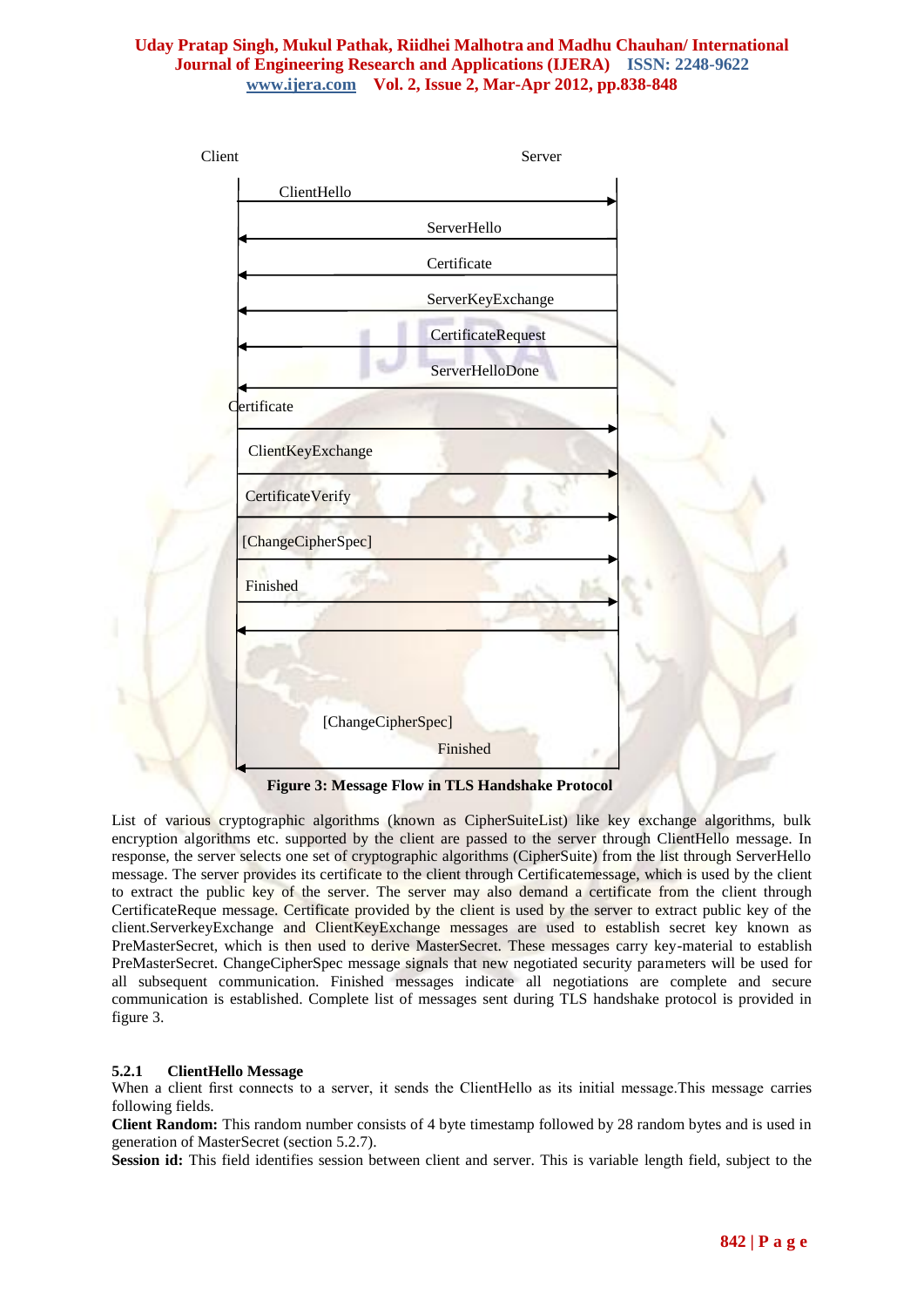maximum size being 32 bytes.

**CipherSuite:** It contains the list of cryptographic algorithms for key exchange, bulk encryption etc. supported by the client. Key exchange algorithms supported by TLS handshake protocol are listed below.

In dh\_ anon key exchange, anonymous Diffie-Hellman key exchange is used. Dhe\_rsa, dhe\_dss key exchange uses server certificate keys for signing purpose. rsa uses server certificate key for encryption purpose. In DH RSA, dh dss, the certificate contains Diffie-Hellman public key.

TLS handshake message formats explained in the subsequent sections assume that, key exchange method used is RSA.

## **5.2.2 ServerHello Message**

The server sends this message in response to a ClientHello message when it decides an acceptable CipherSuite. If it could not find such a match, it will respond back with a handshake failure alert. Fields in this message are listed below.

**Session id:** Session id identifies the session between the server and the client. Value of this Field is always set by the server.

## **5.2.3 Server Authentication and Key Exchange Messages**

#### **5.2.3.1 Server-Certificate Message**

This message conveys the server's certificate chain to the client. Public key of the server is extracted from this certificate chain.

#### **5.2.3.2 Server Key Exchange Message**

- This message will be sent immediately after the Server-Certificate message. This message conveys cryptographic information, that allows the client to communicate the PreMasterSecret.
- The ServerKeyExchange message is sent by the server only when dhe\_dss, dhe\_rsa and dh\_anon key exchange algorithms are used. If rsa, dh rsa and dh dss key exchange algorithms are used, this message is not sent.

 $\bullet$ **5.2.3.3 CertificateRequest Message:** The server can optionally request a certificate from the client, if it is needed for the selected cipher suite.

**5.2.3.4 ServerHelloDone Message:**The server sends the ServerHelloDone message to indicate the end of the ServerHello and ServerKeyExchange messages.

#### **5.2.4 Client Authentication and Key Exchange Messages**

#### **5.2.4.1 Client Key Exchange Message**

Client-Certificate message is sent only, if the server requests the client certificate. ClientKeyExchange message immediately follows the Client-Certificate message, if it is sent. This message sets the PreMasterSecret, according to applied key exchange algorithm. PreMasterSecret is used to derive MasterSecret.

If RSA is used as the key exchange algorithm, the client generates a 48-byte random number, which is known as PreMasterSecret. The client then encrypts PreMasterSecret using the public key from the server"s certificate, and sends the result in ClientKeyExchange message.

#### **5.2.4.2 CertificateVerify Message:**

This message is used to provide explicit verification of a client certificate and is sent only if client certificate has signing capability. This message includes signature on hash of all handshake messages exchanged before this message.

If the server is able to verify signature on handshake messages, then client public key is genuine and the client is authenticated.

## **5.2.5 ChangeCipherSpec Message**

The ChangeCipherSpec message is sent by both the client and the server to notify the receiving party that subsequent communication will be protected under the newly negotiated CipherSpec and keys.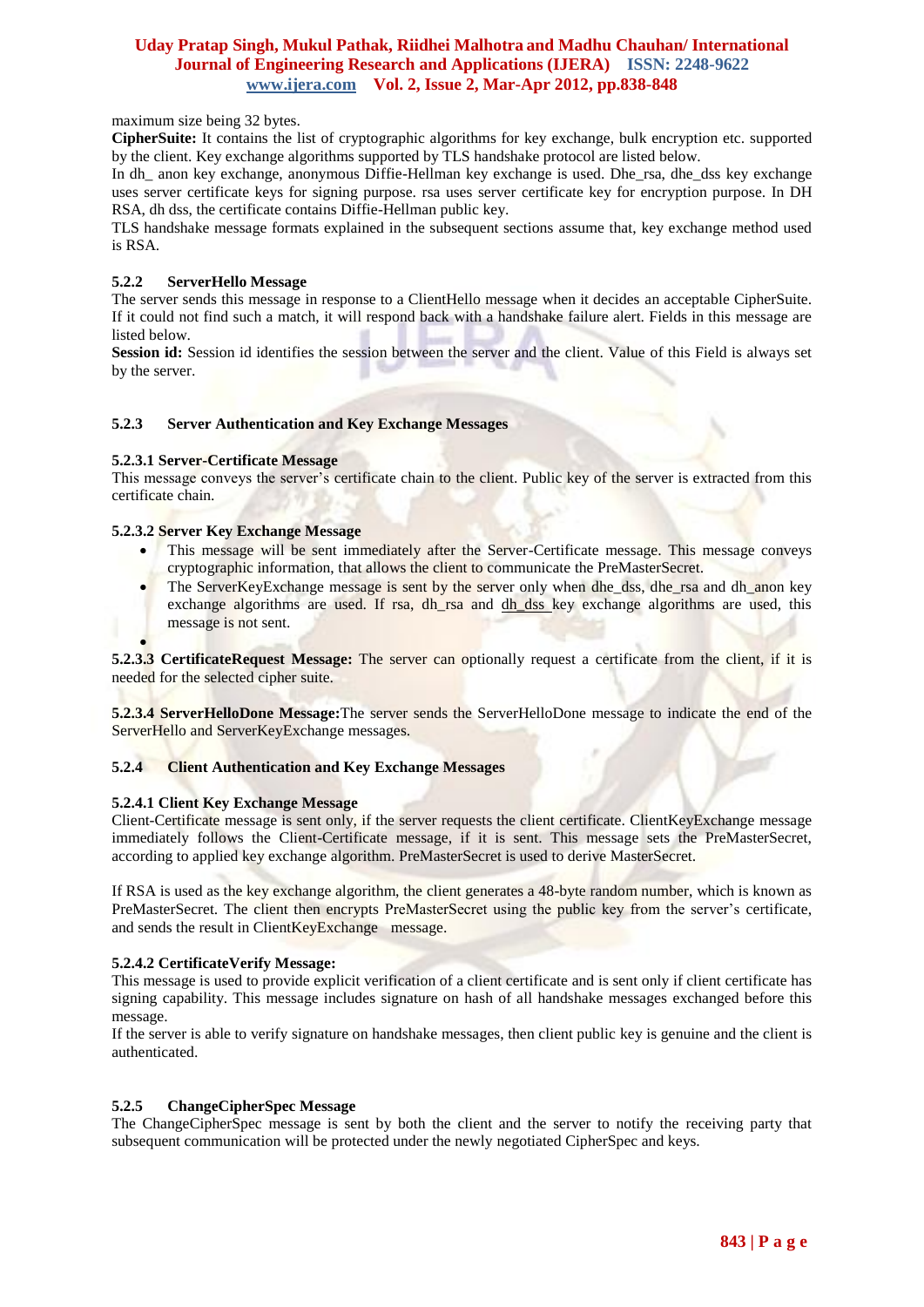## **5.2.6 Finished Message**

Finished message is sent to verify that the key exchange and authentication processes were successful and is the first message protected with just negotiated cryptographic algorithms and session keys. It contains the verification data, calculated as

Verify Data = PRF(MasterSecret, finished label, HASH (handshake msgs))[0...12]

Handshake messages include all messages before finished message except Change- CipherSpec message.

#### **5.2.7 MasterSecret**

MasterSecret is derived from PreMasterSecret as follows.

MasterSecret= PRF(PreMasterSecret, "master secret", ClientHello.random + ServerHello.random) [0...47] It is always 48 bytes in length. Once MasterSecret is calculated PreMasterSecret is deleted from memory. The MasterSecret is expanded into a sequence of secure bytes known as Key Block, which is then split into different session keys.

#### **5.3 RSA algorithm based Mutual Authentication and Key Establishment Protocol**

This protocol involves a sequence of stages. Before completing one stage, protocol execution cannot proceed to the next stage. The stages in protocol in order of appearance are as listed below.

- Handshake Stage
- Certificate Exchange Stage
- Mutual Authentication and Key Establishment Stage

#### **5.3.1 Handshake Stage**

The goal of this stage is to negotiate the Protocol Version and Algorithm Suite. The handshake is carried out using Hello and Welcome messages.

**5.3.1.1 Hello Message :** This is the first message sent by a client to the server after establishment of the connection. This message conveys ProtocolVersionList and AlgorithmSuite to the server. ProtocolVersionList provides version of protocol supported by the client and AlgorithmSuite provides the list of algorithms supported by the client for calculating hash, encryption and MAC. Server sends Welcome message to the client as a reply.

**5.3.1.2 Welcome Message:** The server sends a Welcome message as the response to the Hello message received from the client. This message carries the protocol version and algorithm suite accepted by the server. The server preferably selects a protocol with the highest version from the list provided by the client. This message includes the following two fields.

SelectedProtocolVersion: This field consists of the protocol version that the server has selected.

SelectedAlgorithmSuite: This field consist references for hash, encryption and MAC algorithms chosen by the server.

If the client discovers that SelectedProtocolVersion or SelectedAlgorithmSuite are not in the list provided in the Hello message, then the client sends back an error message. Otherwise, the client starts with the certificate exchange stage.

#### **5.3.2 Certificate Exchange Stage**

Certificate exchange stage achieves two purposes- to exchange the public keys among the client and the server and to verify genuineness of the public keys.

#### **5.3.2.1 Certificate Message**

This message is sent by both, client and server. The receiver gets the list of certificates in the certificate chain starting from root certification authority (CA) from the sender. The receiver can then verify the sender's public key using its certificate chain.

In certificate chain, all certificates are DER encoded. Each certificate must be X.509v3 type.

Certificates must have RSA public key. The last certificate in the certificate chain must be the sender"s certificate. If the server verifies certificate of the client, then it responds with own Certificate message to the client. If the client verifies this server"s certificate, then it proceeds to mutual authentication stage.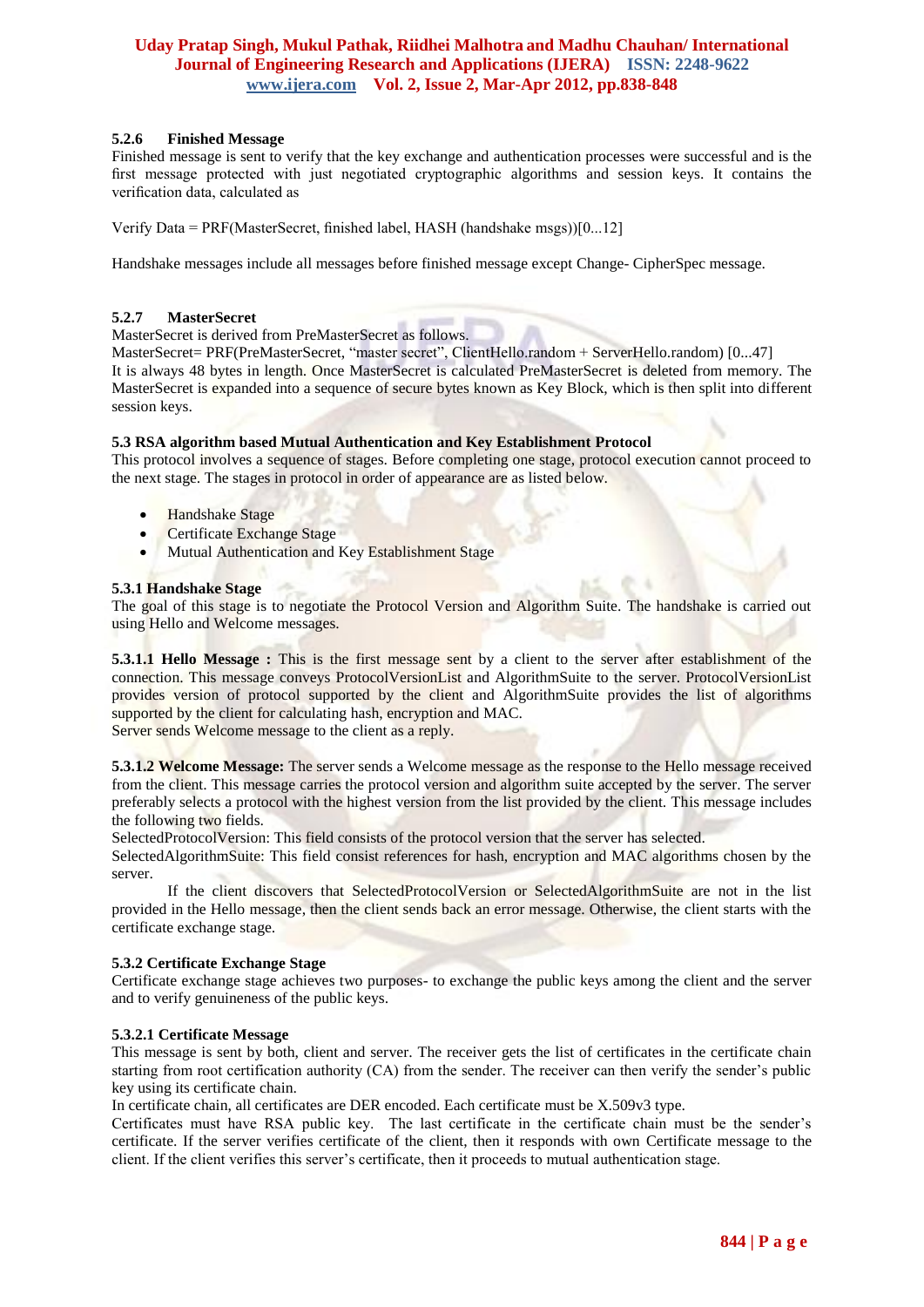## **5.3.3 Mutual Authentication and Key Establishment Stage**

To ensure that the other side has the private key corresponding to the public key in its certificate, authentication is required. It is done through series of challenge- response messages. Session key for encryption (confidentiality) and MAC (Integrity) are derived in this stage only.

## **5.3.3.1 Challenge Message**

This message contains the challenge issued by the client to authenticate the server. The server must respond with a Response message, which enables the client to authenticate the server. The challenge is a random 8-byte number, say R1.

#### **5.3.3.2 Response Message**

This message is sent as response to the Challenge message. ASN.1 representation for Response message is provided below.

The server calculates Response message in the following manner.

**1.** The server generates a key material K2 and an 8-byte wide random number R2.

**2.** Then it concatenates the random number generated, the random number received, and the key material as  $N1 = R2||R1||K2$ .

**3.** The server calculates the cryptogram as

C1 = RSAES-OAEP-ENCRYPT(Client Publickey, N1, NULL)

**4.** The server then sends C1 as part of the Response message. Random number R2 is an 8-byte long number and key material K2 is 16-byte long number. The client processes the Responsemessage from the server and then generates its own Response message to the server. The steps in this operation are listed below.

- **i.** The client decrypts the cryptogram C1 received from the server to get N1.
	- $N1 = RSAES-OAEP-DECRYPT(Client PrivateKey, C1, EMPTY).$
- **ii.** The client then extracts the random number R1 and verifies whether it has the same value as the random number sent in the Challenge message. If the verification fails, the client sends back an error message to the server.
- **iii.** Client generates a key material K1.
- **iv.** Client concatenates random number R2 extracted from the server Response message, and its own key material K1 to get  $N2 = R2||K1$ .
- **v.** The client then computes cryptogram
- C2= RSAES-OAEP-ENCRYPT(Server Publickey, N2, NULL).
- **vi.** Then Response message is sent to the server consisting of cryptogram C2. Random number R1 is an 8byte long number and Key material K1 is a 16-byte long number. After receiving Response message from the client, the server processes this message and responds as follows.

a. The server decrypts cryptogram C2 received from the client to get

N2 = RSAES-OAEP-DECRYPT(Server Privatekey, C2 , NULL).

b. The server extracts the random number R2 from cryptogram C2 and verifies whether it is same as random number sent in the server Response message or not. If the verification fails, the server sends back an error message to the client. Otherwise the server responds back with an OK message. After both the client and the server, have been mutually authenticated, session keys for confidentiality KEN C and integrity KM AC are calculated as follows.

- 1. KEN C = HASH ((K1  $\oplus$  K2) || 0x00000001) [12]
- 2. KM  $AC<sup>=</sup>HASH$  ((K 1  $\oplus$  K 2) || 0x00000002) [12]

HASH algorithm used in these calculations is negotiated during the handshake stage.

## **Protocol Selection for Our Application:**

While using TLS protocol, both communicating parties have to maintain all ex- changed handshake messages. Hash calculated on all these handshake messages is used in CertificateVerify and Finished (section5.2.6) messages. Hence all handshake messages need to be stored in memory by both communicating parties. Therefore TLS is a "stateful" protocol.

Protocol described in section 5.3 is 'stateless' protocol. It does not need to store previously exchanged messages between communicating parties. Communicating parties just need to store key material, and challenges issued and the key material received. Memory requirement is therefore smaller compared to that in TLS protocol. This protocol is also computationally less expensive compared to TLS protocol.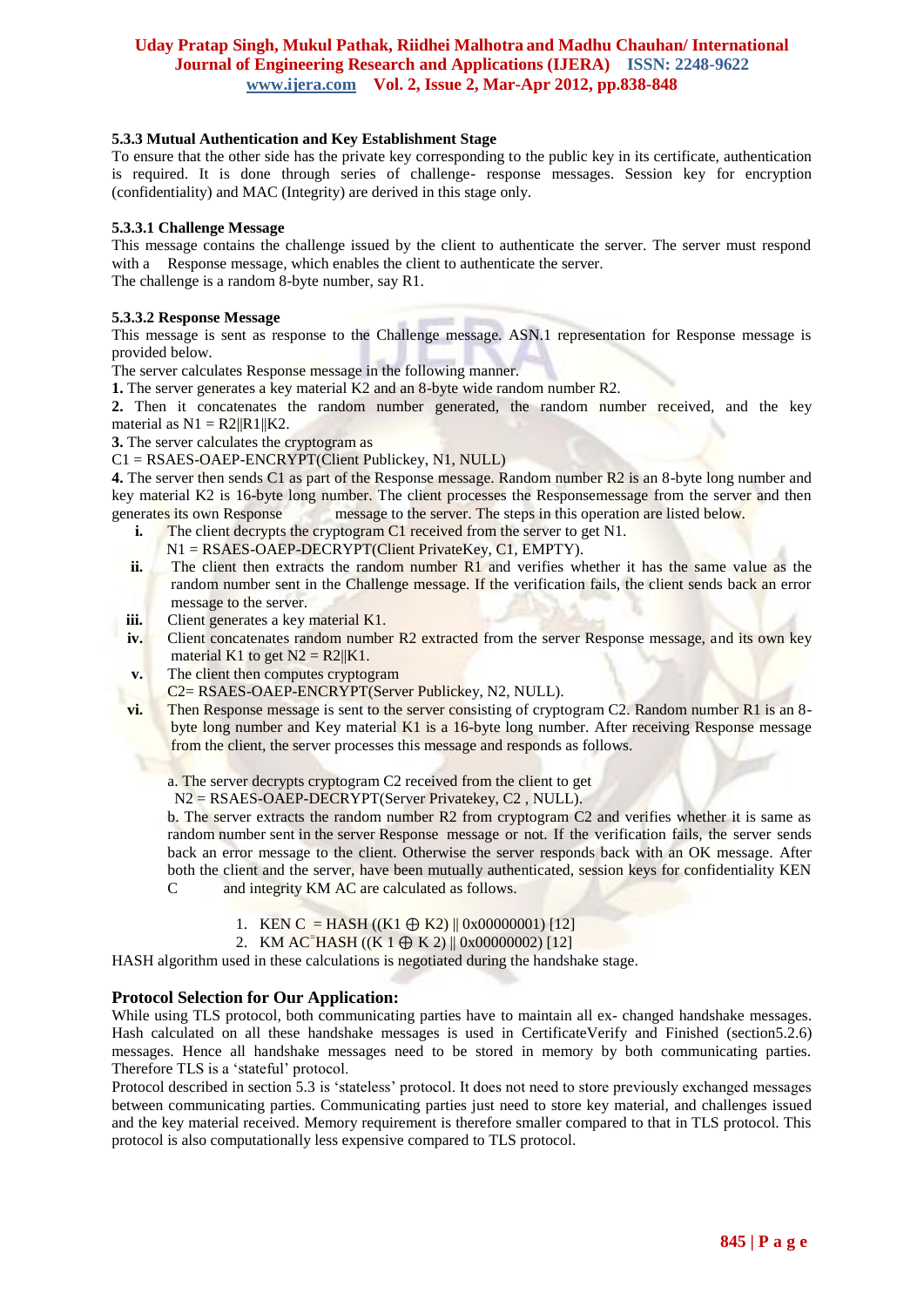**1.** In the first scenario, secure communication channel is established between the mobile device layer on mobile and command library layer on an ATM. We can use this secure communication protocols, to establish secure communication channel.



Secure communication channel



**Figure 4: Deployment Scenario 1**

Mobile device

**2.** In the second scenario a smart card is used to store account information and personal information of the user. In SCOSTA-PKI OS, challenge and response are stored in memory only for the next command. It does not store the previous messages due to memory and security restrictions. So protocol supported by the smart card has to be 'stateless' protocol. Structure of RSA algorithm based mutual authentication and session key establishment protocol is similar to the mutual authentication protocol supported by SCOSTA-PKI [11]. Therefore, in this scenario, we use RSA algorithm based mutual authentication and session key establishment protocol to establish secure channel between smart card layer and command library layer.

|                              | Interface layer        |            |
|------------------------------|------------------------|------------|
|                              | Command library layer  |            |
|                              | Smartcard reader layer |            |
|                              | <b>ATM</b>             |            |
| Secure communication channel |                        |            |
|                              | Smartcard layer        |            |
|                              |                        | Smart card |

**Figure 5: Deployment Scenario 2**

**3.** In the third scenario also, secure channel between smart card layer on the smart card and command library layer is established using RSA algorithm based mutual authentication and session key establishment protocol for the same reasons. We also establish secure communication channel between the mobile device and the ATM. We can use TLS protocol to establish this secure channel.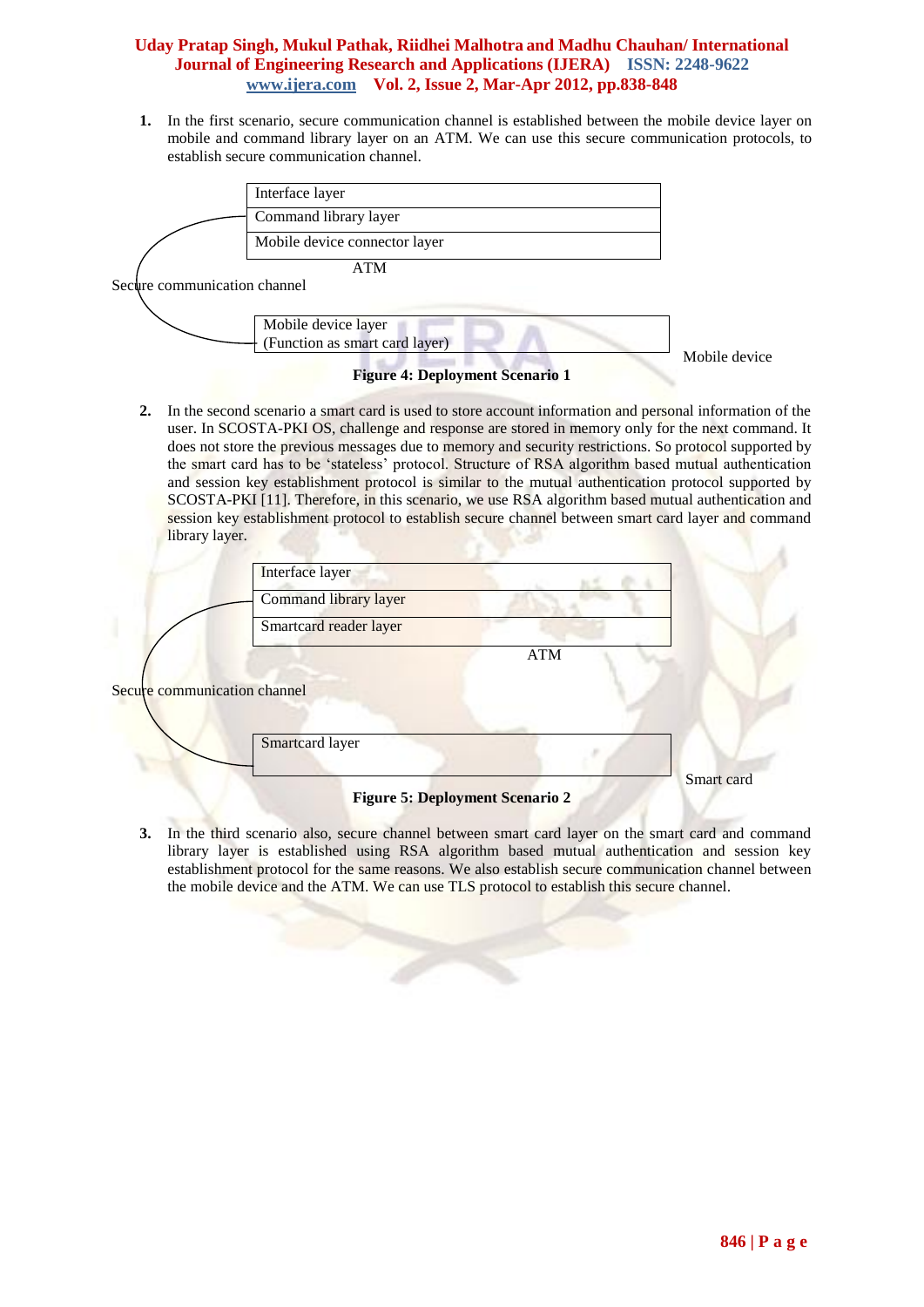|                              | Interface layer                        |            |
|------------------------------|----------------------------------------|------------|
|                              | Mobile device connector layer          |            |
|                              | <b>ATM</b>                             |            |
| Secure communication channel |                                        |            |
|                              | Command library layer                  |            |
|                              | Smartcard reader layer                 |            |
| Secure communication channel | Mobile device                          |            |
|                              | Smart card layer                       |            |
|                              | <b>Figure 6: Deployment Scenario 3</b> | Smart card |

#### **6. RESULTS & OBSERVATIONS**

Trust on financial outlet and transaction cost are two main issues faced by current financial service model. Our proposed model tackles these issues as described below.

#### **6.1 Trust and Security Issue**

In our approach, we establish mutual authentication between smart card of a user and the outlet using PKI. A fake outlet will not be authenticated by the smart card and therefore personal and confidential data of the user will not be revealed. Therefore, a fake ATM attack (section 1.1) is not possible. Since user can identify whether outlet is genuine or not, he will not enter his PIN on untrusted outlets. In this way, attacks like shoulder surfing (section 1.2) and fake keypad overlay attack (section 1.4) can be avoided in most cases. The communication between the outlet and the smart card is in encrypted form. This makes skimming devices (section 1.3) useless.

#### **6.2 Transaction Cost**

In the current financial service model, a dedicated link is maintained between the outlet and the bank database server. The link is used to authenticate the users and to update transaction logs. In our approach, there is no need to maintain the dedicated link as, user authentication is performed locally. The transaction logs are stored securely on the smart card and on the ATM. These transaction logs can be updated periodically to the bank database server by the ATM. Therefore, transaction cost is reduced significantly.

#### **7. Conclusion**

In this work, we discussed secure communication protocol based on TLS Protocol and based on RSA algorithm which provides mechanism for the mutual authentication and session key establishment between the smart card and financial outlet. Based on the deployment scenario, the secure communication protocol is selected. For our application deployment scenario, we utilized RSA algorithm based mutual authentication and session key establishment protocol as secure communication protocol. Our financial service model is secure model with low transaction cost (section 6.1 and 6.2). With low transaction cost, it is feasible to introduce financial services in less- developed remote areas and contribute to the development of these areas.

We have provided a secure two way handshake protocol with for various deployment scenarios consisting smart card and financial outlet (ATM). Secure channel is established between the smart card and the financial outlet using a secure communication protocol based on the public key infrastructure (PKI). All Communication between these two entities is in encrypted form.

#### **8. References**

- [1] Nitin Munjal and Rajat Moona. "Secure and Cost Effective Transaction Model for Financial Services". OPNTDS-09, 2009.
- [2] Universal serial bus implementer"s forum. http://www.usb.org/hom[e.](http://www.usb.org/home)
- [3] A. Gaurav, A. Sharma, V. Gelara, and R. Moona. "Using Personal Electronic Device for